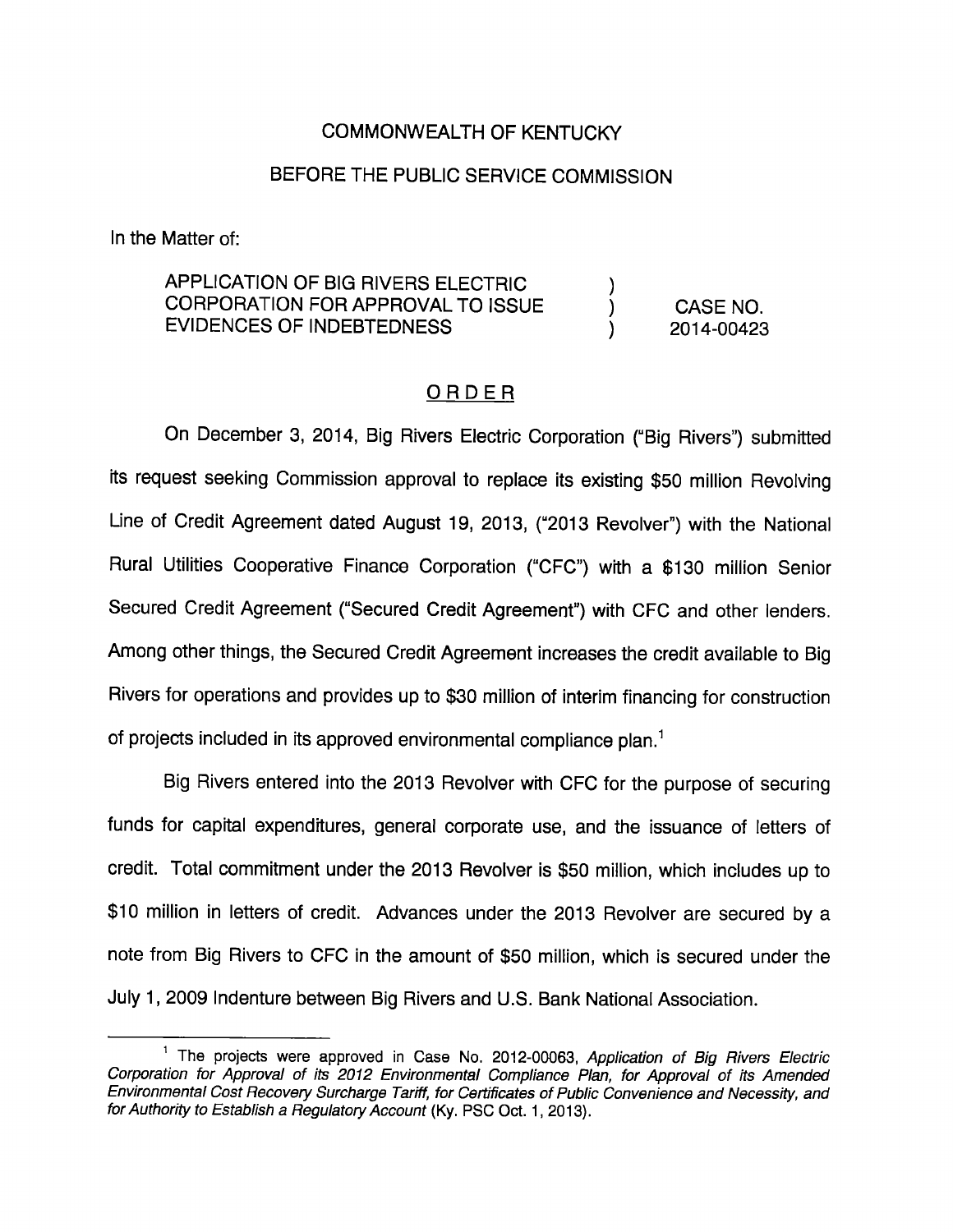#### BACKGROUND

Big Rivers is an electric generation and transmission cooperative, organized under KRS Chapter 279, which owns electric generation and transmission facilities, and purchases, transmits and sells electricity at wholesale. It exists for the primary purpose of supplying the wholesale electricity requirements of its three distribution cooperative members, Kenergy Corp., Jackson Purchase Energy Corporation, and Meade County Rural Electric Cooperative Corporation (collectively "Members"), who sell electricity at retail to approximately 114,000 retail members in 22 western Kentucky counties.

### BIG RIVERS' PROPOSAL

According to its application. Big Rivers seeks approval to issue the following new or amended evidences of indebtedness:

a. The Secured Credit Agreement with the lenders that are parties thereto, CFC as administrative agent, lead arranger, issuing lender, and swingline lender and Regions Bank as syndication agent;

b. Notes (the "Notes") from Big Rivers to the various lenders to the Secured Credit Agreement in an aggregate amount not to exceed \$130 million; and

c. A fifth supplement to the Indenture (the "Supplemental Indenture") from Big Rivers to U.S. Bank National Association, trustee.

The terms of the evidences of indebtedness Big Rivers proposes to issue include the following:

a. One or more of the Notes will be Issued to each of the lenders who are a party to the Secured Credit Agreement under which each lender will have a commitment to make revolving loans and participate in letters of credit. The principal

-2- Case No. 2014-00423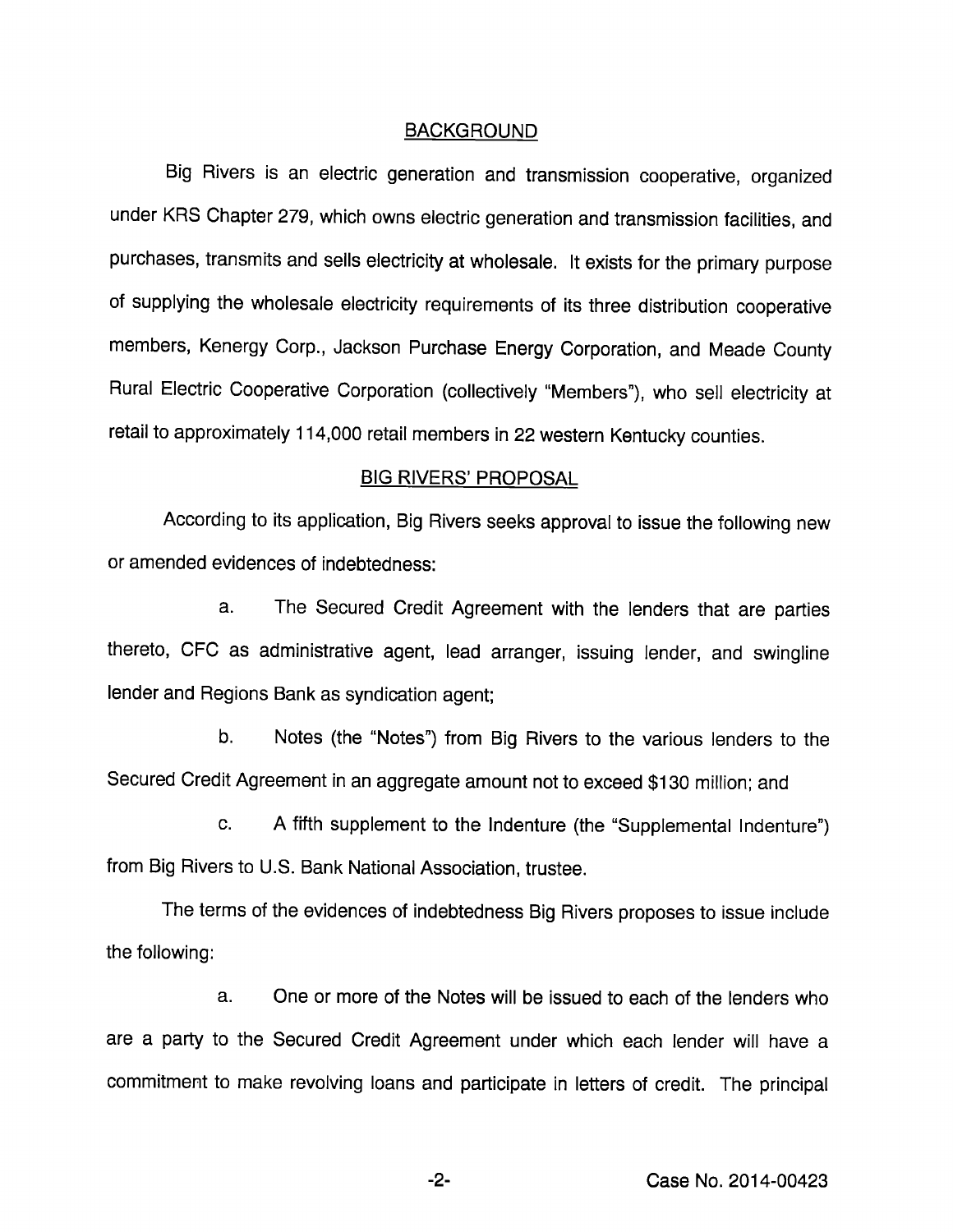amount of each Note issued to each lender will be equal to the amount of the lender's commitment. The maturity date of the Notes and Secured Credit Agreement will be three years after the effective date of the Secured Credit Agreement.

b. Big Rivers is required to deliver to CFC and the other lenders evidence satisfactory to them that it has filed an application with the Rural Utilities Service ("RUS") for up to \$30 million in long-term debt financing for the environmental projects approved in Case No. 2012-00063. $^2$ 

c. There are four outstanding letters of credit under the 2013 Revolver in an aggregate amount of \$8,594,325. These will be brought over as letters of credit under the Secured Credit Agreement and will initially reduce the amount available for letters of credit under the Secured Credit Agreement, which cannot exceed \$50 million.

d. The Secured Credit Agreement will terminate three years after its effective date which, based on the schedule to close the proposed transaction prior to April 1, 2015, will be near the end of the first quarter of 2018. In the absence of the proposed transaction, the 2013 Revolver will expire July 16, 2017.

e. Under the 2013 Revolver, in order to make an advance. Big Rivers must certify that its available cash balance is less than \$35 million, and it must use excess cash to pay outstanding principal balances. There are no such requirements in the proposed Secured Credit Agreement.

f. If funds have been advanced under the Secured Credit Agreement to pay for Big Rivers' approved environmental projects, upon receipt of RUS loan funds Big Rivers will be obligated to prepay said advances.

<sup>&</sup>lt;sup>2</sup> Case No. 2012-00063, Big Rivers Electric Corporation (filed Apr. 2, 2012), Application at 5. Big Rivers submitted its RUS financing request on October 10, 2014.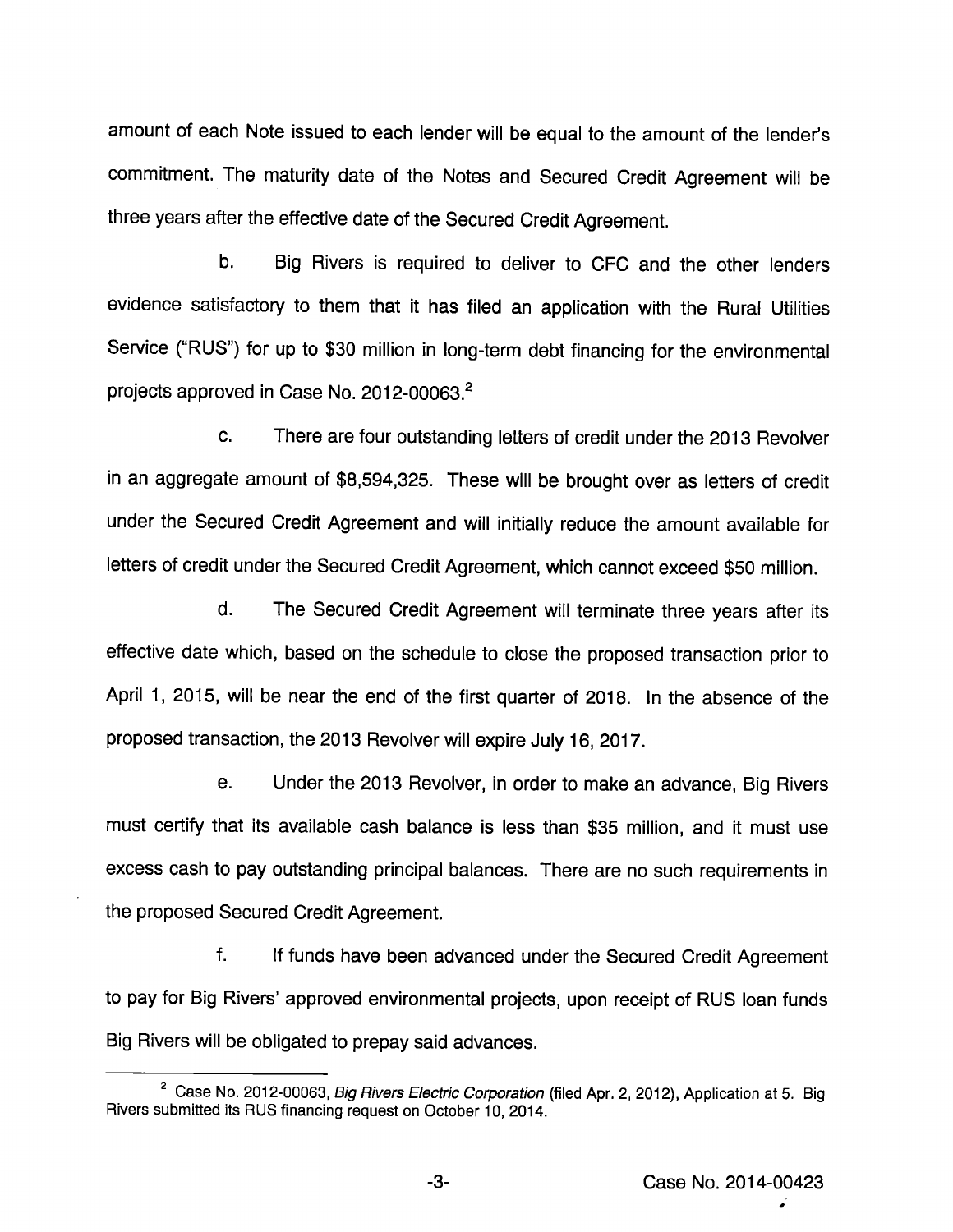g. Big Rivers can request a revolving loan or swingline loan under the Secured Credit Agreement which, at its request, may be LIBO loans, ABR loans, or a combination of both types of loans. $<sup>3</sup>$  When a borrower does not have enough lead time</sup> to request a revolving loan, it may request a swingline loan. Swingline loans can be requested by 11:00 a.m. and funds will be received by Big Rivers by 3:00 p.m. on the same day. Under the Secured Credit Agreement, the principal amount of swingline loans may not exceed \$25 million.

h. The Notes will be issued pursuant to and secured under the Supplemental Indenture.

i. Big Rivers' up-front cost related to the evidences of indebtedness it proposes will be \$455,000 plus legal fees for counsel of Big Rivers, CFC, and other lenders, and miscellaneous filing fees and transaction costs that cannot be determined until the time of closing.

j. Big Rivers is obligated to pay an annual facility fee for each lender based on each lender's commitment. The amount, which can fluctuate based on Big Rivers' credit ratings, would be \$487,500 as of November 24, 2014.

k. Under the Secured Credit Agreement, annual letter of credit fees are payable. As of November 24, 2014, based on Big Rivers' outstanding letters of credit of approximately \$8.6 million, the fees would have been \$193,500.

I. Big Rivers is required to pay CFC a one-time lead arranger fee of \$25,000 and an annual administrative agent fee of \$20,000.

 $3$  LIBO stands for London Interbank Offer; ABR stands for Alternate Base Rate. Both terms are defined in the Secured Credit Agreement. The LIBO and ABR interest rates are defined in the Secured Credit Agreement.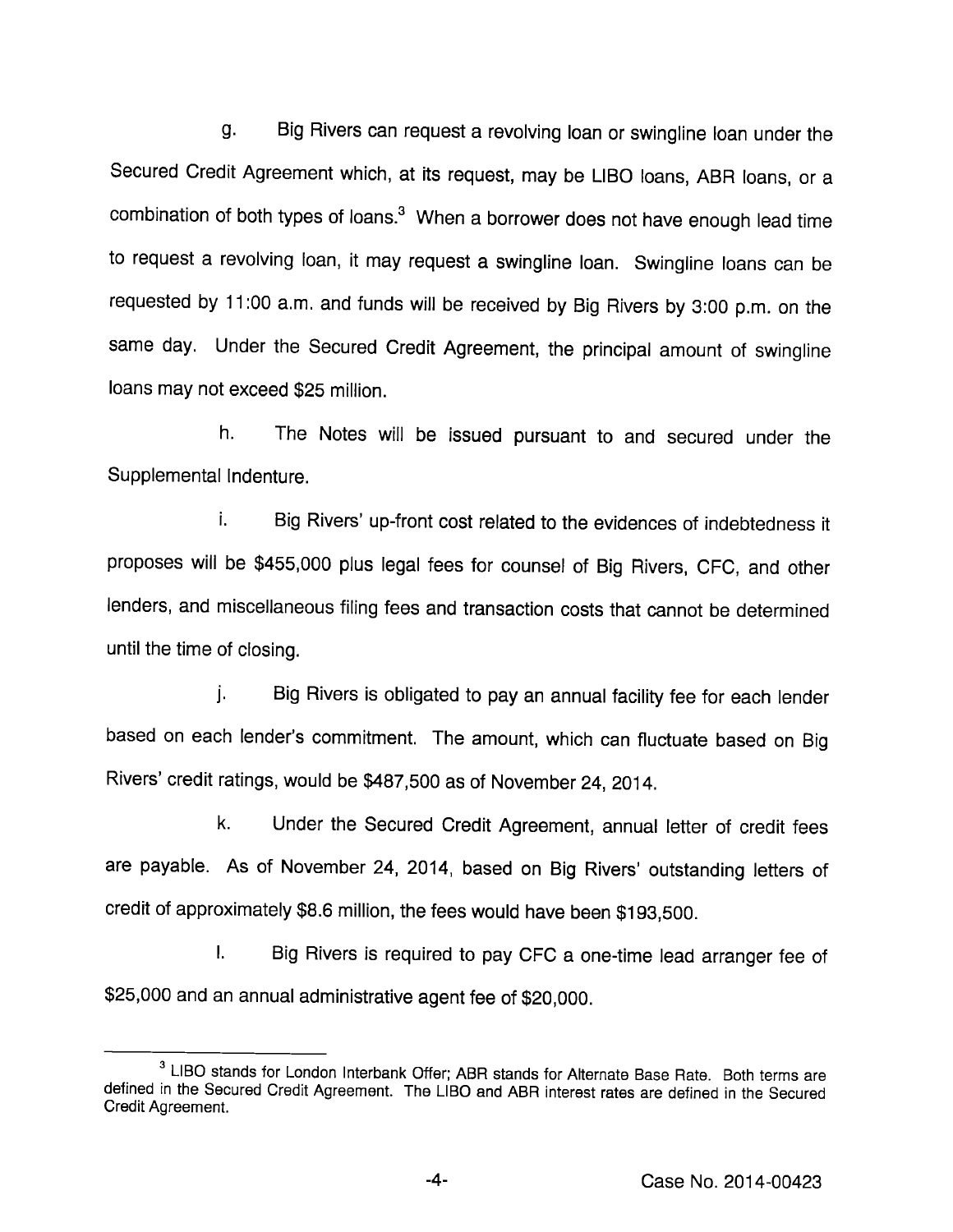m. Big Rivers will be required to achieve a minimum Margin for Interest Ratio for each fiscal year and maintain a minimum Members' Equity balance as of the end of each calendar quarter and the last day of the fiscal year during the term of the Secured Credit Agreement.

## DISCUSSION OF ISSUES AND FINDINGS

The Secured Credit Agreement will permit Big Rivers to have access to an additional \$80 million in liquidity for its operations. In response to the downgrading of its credit ratings to below investment grade due to the announced loss of the smelter loads it had historically served, Big Rivers submitted a Corrective Plan to Achieve Two Ratings of Investment Grade to RUS on March 7, 2013. Among the areas on which the rating agencies focus is Big Rivers' access to and maintenance of liquidity, making liquidity an important component of this corrective plan.

In the Final Order in Case No. 2012-00492 $4$  approving Big Rivers' request to issue new evidences of indebtedness in connection with refunding by purchase of County of Ohio, Kentucky Pollution Control Floating Rate Demand Bonds, Series 1983, the Commission stated:

> Removing the uncertainty regarding Big Rivers' ability to purchase the 1983 bonds without impairing its liquidity is a step that we believe should be viewed favorably by Big Rivers' lenders, its auditor, the credit rating agencies which monitor both its financial and operations risks, and the 112,000 customers who rely on its generation and transmission facilities.<sup>5</sup>

<sup>&</sup>lt;sup>4</sup> Case No. 2012-00492, Application of Big Rivers Electric Corporation for Approval to Issue Evidences of indebtedness (Ky. PSC Mar. 26, 2013).

 $<sup>5</sup>$  *ld.* at 5.</sup>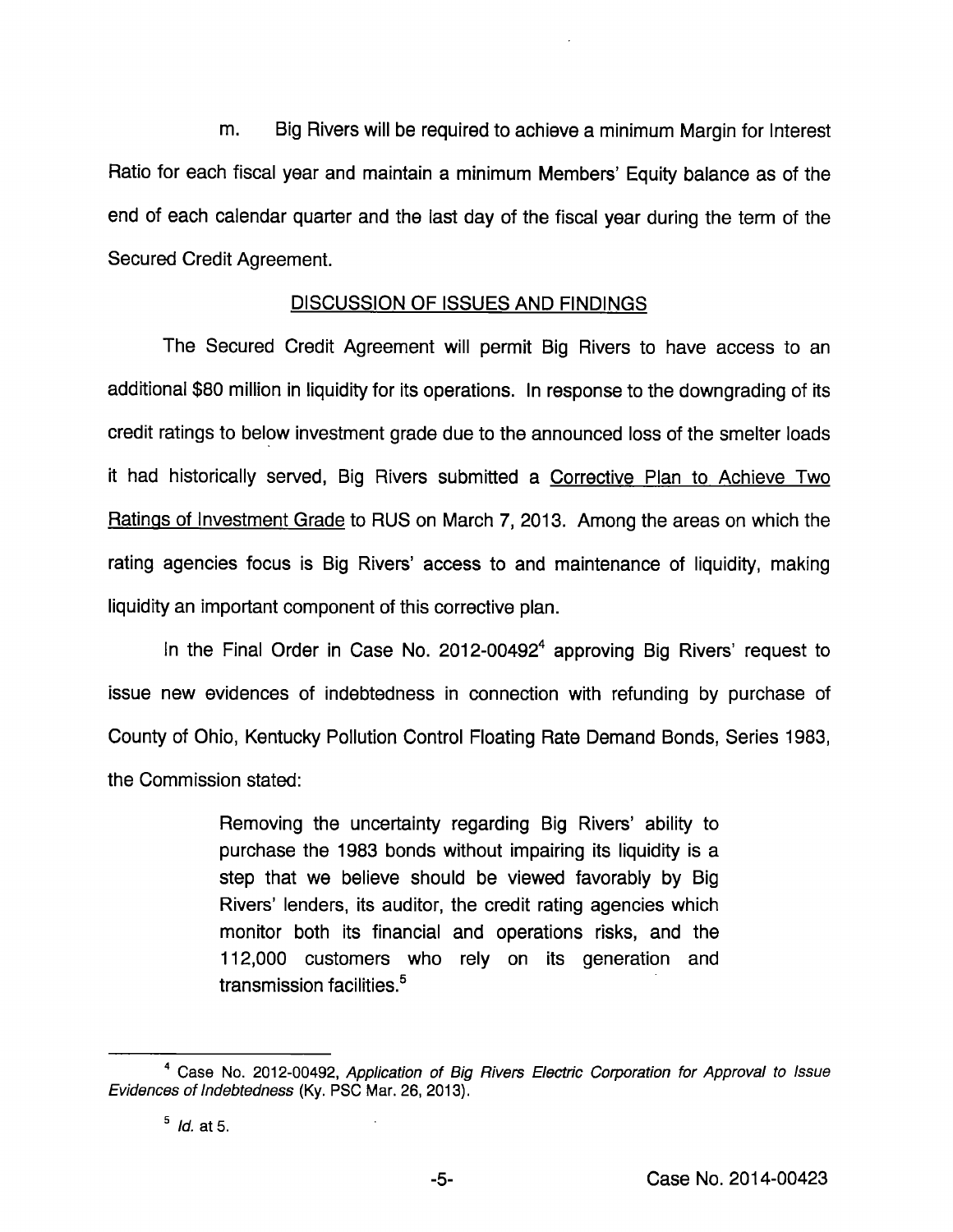The Commission believes the approval of Big Rivers' proposal in this proceeding should also be viewed favorably by those same constituencies. Providing Big Rivers with access to \$130 million of liquidity for roughly three years can assist in facilitating its ability to regain its investment-grade credit ratings.

In addition, the Secured Credit Agreement provides Big Rivers with up to \$30 million in interim financing for the construction of environmental projects contained in its approved environmental compliance plan. Furthermore, the Secured Credit Agreement provides for an increase, from \$10 million to \$50 million, in the principal amount of letters of credit that can be outstanding at any one time.

### **FINDINGS**

The Commission, having considered the evidence of record and being othenwise sufficiently advised, finds that Big Rivers' proposed financing is for lawful objectives within the corporate purposes of Big Rivers' utility operations, is necessary and appropriate for and consistent with the proper performance of its service to the public, will not impair its ability to perform that service, is reasonable, necessary and appropriate for such purposes, and should be approved.

IT IS THEREFORE ORDERED that:

1. Big Rivers is authorized to enter into the Secured Credit Agreement as described in its application.

2. Big Rivers is authorized to issue notes to CFC and other lenders that are parties to the Secured Credit Agreement in an aggregate amount not to exceed \$130 million.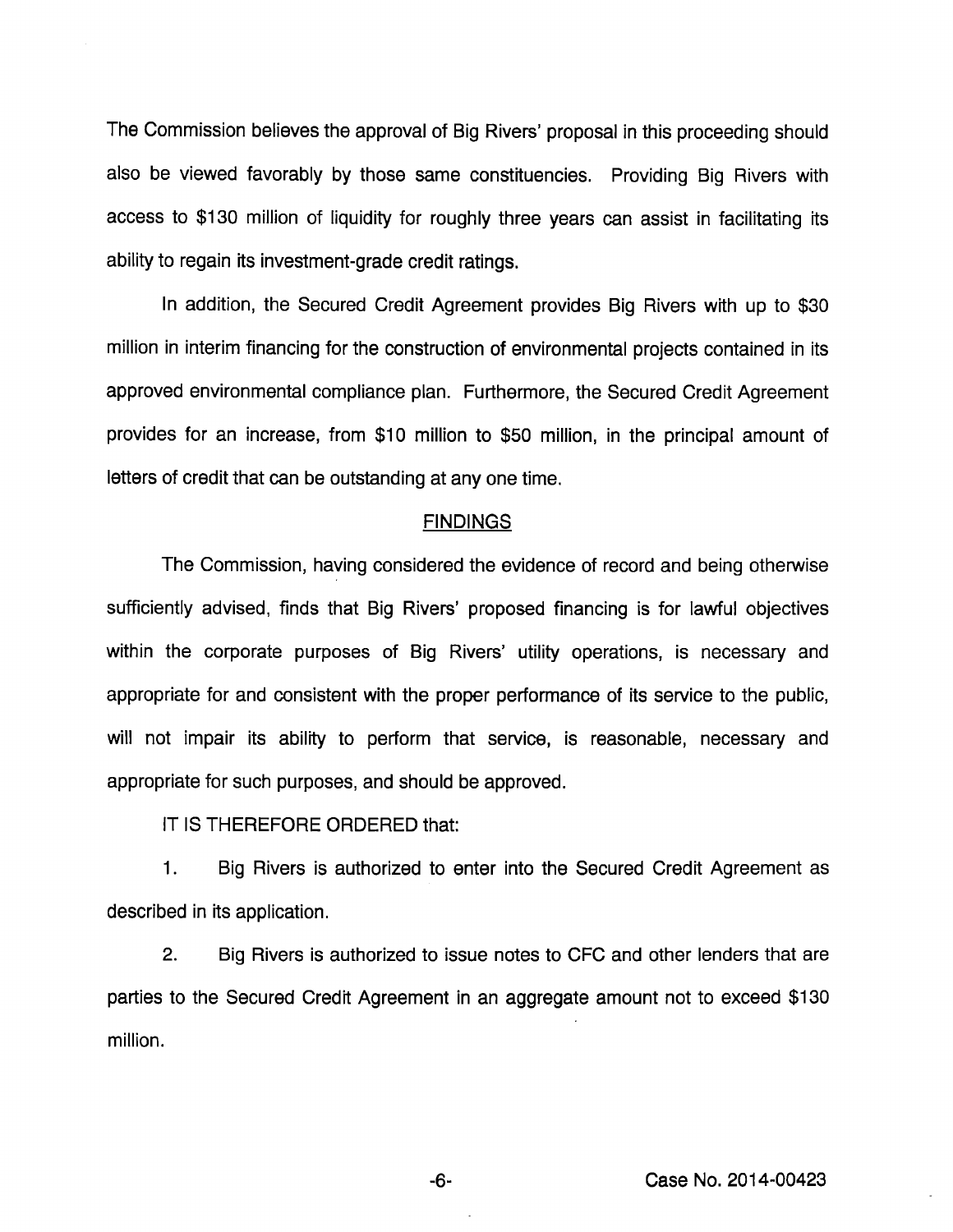3. Big Rivers is authorized to issue the fifth Supplemental Indenture to the Indenture to U.S. Bank National Association, trustee, as described in its application.

4. The total amount of "upfront costs" that Big Rivers may incur in connection with the issuance of the proposed evidences of indebtedness is \$455,000.<sup>6</sup>

5. Within ten days of its execution of these evidences of indebtedness, as listed here in ordering paragraphs 1, 2, and 3, Big Rivers shall file with the Commission three copies of each document.

6. Any documents filed pursuant to ordering paragraph 5 shall reference this case number and shall be retained in Big Rivers' general correspondence file.

Nothing contained herein shall be deemed a warranty or finding of value of securities or financing authorized on the part of the Commonwealth of Kentucky or any agency thereof.

By the Commission ENTERED JAN 2 8 2015 KENTUCKY PUBLIC ERVICE COMMISSION

ATTES<sub>1</sub> Executive Director

<sup>6</sup> Application at 13, paragraph 5.